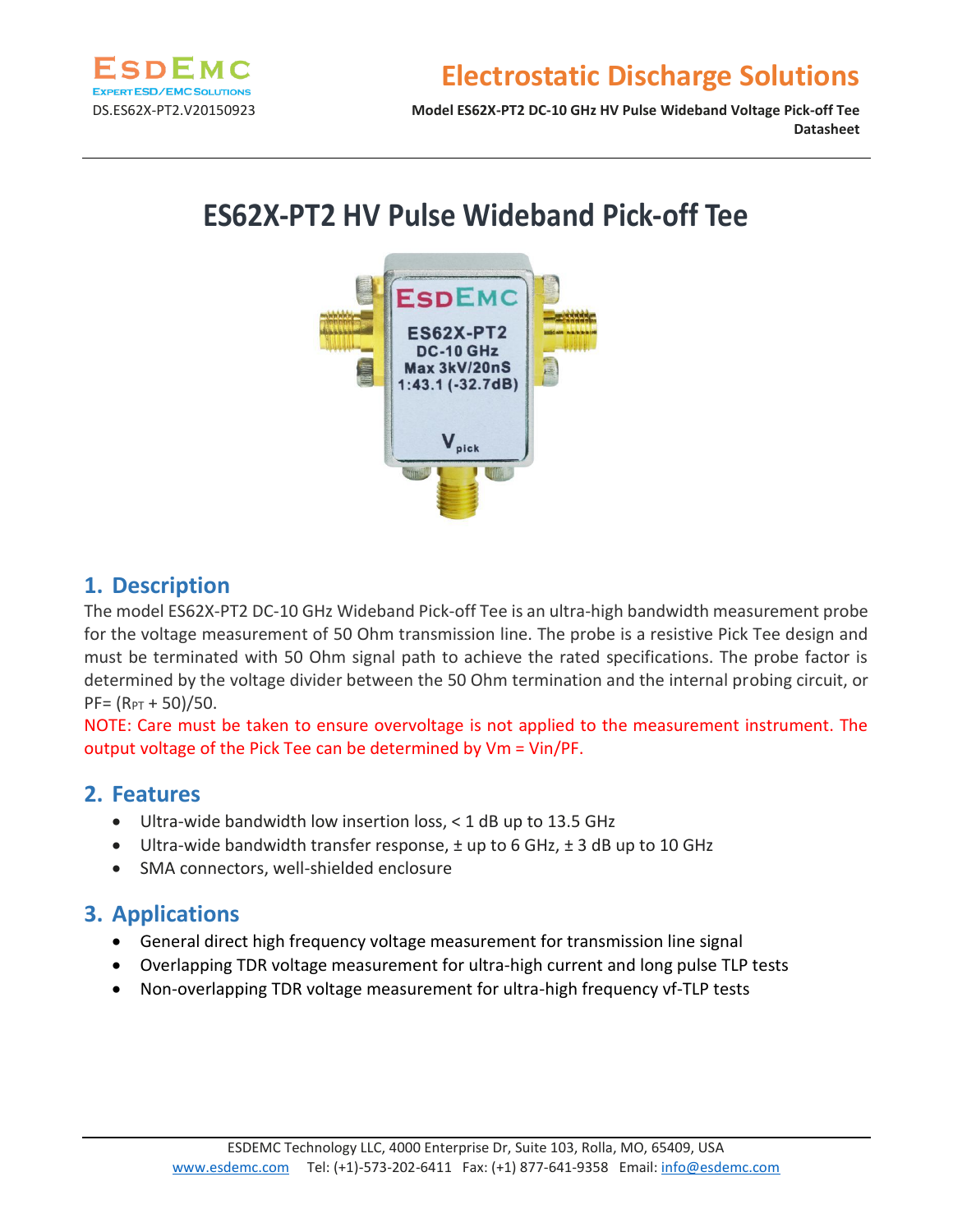

## **Electrostatic Discharge Solutions**

DS.ES62X-PT2.V20150923 **Model ES62X-PT2 DC-10 GHz HV Pulse Wideband Voltage Pick-off Tee Datasheet**

### **4. Specifications**

| <b>Specifications</b>                  | <b>Parameter</b> | Unit | <b>Comments</b>                                                                         |
|----------------------------------------|------------------|------|-----------------------------------------------------------------------------------------|
| <b>Probe Factor in Radio</b>           | 43.1:1           |      |                                                                                         |
| <b>Probe Factor in dB</b>              | $-32.7$          | dB   |                                                                                         |
| <b>Typical DC Measurement Range</b>    | 30               | ٧    |                                                                                         |
| <b>Typical Pulse Measurement Range</b> | 3                | kV   | Tested with 100 ns TLP pulse, not intended for<br>high current (>100A) TLP application) |
| <b>Dimensions</b>                      | 39x42x15         | mm   |                                                                                         |
| Weight                                 | 28               | g    |                                                                                         |



*Figure 1 ES62X-PT2 Typical Insertion Loss of the Through Ports (Measurement port is terminated with 18GHz SMA load)*